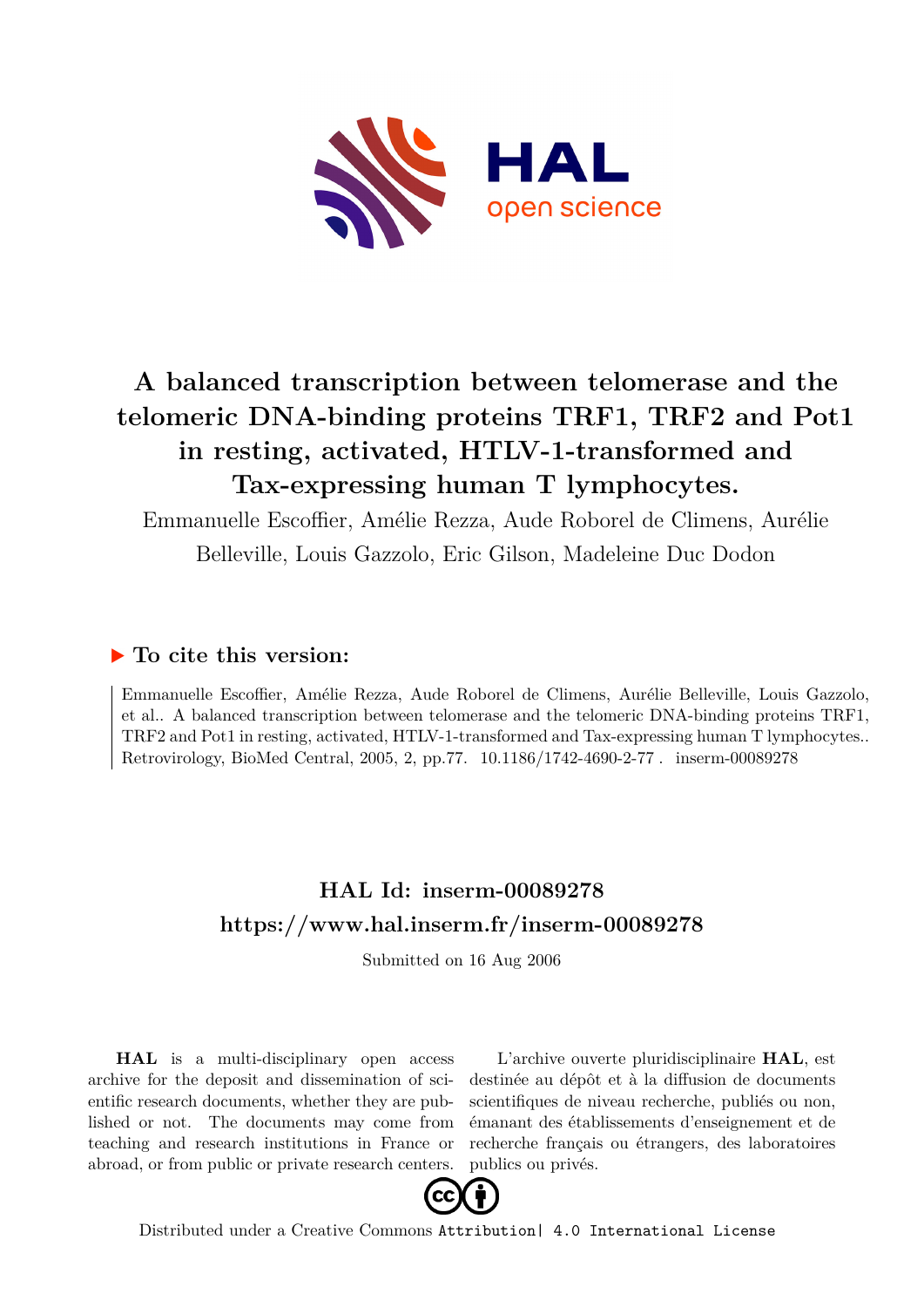# Research **[Open Access](http://www.biomedcentral.com/info/about/charter/)**

# **A balanced transcription between telomerase and the telomeric DNA-binding proteins TRF1, TRF2 and Pot1 in resting, activated, HTLV-1-transformed and Tax-expressing human T lymphocytes** Emmanuelle Escoffier†1, Amélie Rezza†1, Aude Roborel de Climens<sup>2</sup>, Aurélie Belleville<sup>2</sup>, Louis Gazzolo<sup>1</sup>, Eric Gilson<sup>2</sup> and Madeleine Duc Dodon<sup>\*1</sup>

Address: <sup>1</sup>Virologie Humaine INSERM-U412, Ecole Normale Supérieure de Lyon, IFR 128 BioSciences Lyon-Gerland, 46 Allée d'Italie 69364 Lyon Cedex 07, France and <sup>2</sup>Laboratoire de Biologie Moléculaire de la Cellule, CNRS UMR 5161 Ecole Normale Supérieure de Lyon, IFR 128 BioSciences Lyon-Gerland, 46, allée d'Italie 69364 Lyon Cedex 07, France

Email: Emmanuelle Escoffier - emmanuelle.escoffier@wanadoo.fr; Amélie Rezza - arezza@ens-lyon.fr; Aude Roborel de Climens - aroborel@ens-lyon.fr; Aurélie Belleville - abellevi@ens-lyon.fr; Louis Gazzolo - louis.gazzolo@ens-lyon.fr; Eric Gilson - eric.gilson@ens-lyon.fr; Madeleine Duc Dodon\* - madeleine.duc.dodon@ens-lyon.fr

\* Corresponding author †Equal contributors

Published: 15 December 2005

*Retrovirology* 2005, **2**:77 doi:10.1186/1742-4690-2-77

[This article is available from: http://www.retrovirology.com/content/2/1/77](http://www.retrovirology.com/content/2/1/77)

© 2005 Escoffier et al; licensee BioMed Central Ltd.

This is an Open Access article distributed under the terms of the Creative Commons Attribution License [\(http://creativecommons.org/licenses/by/2.0\)](http://creativecommons.org/licenses/by/2.0), which permits unrestricted use, distribution, and reproduction in any medium, provided the original work is properly cited.

Received: 05 October 2005 Accepted: 15 December 2005

## **Abstract**

**Background:** The functional state of human telomeres is controlled by telomerase and by a protein complex named shelterin, including the telomeric DNA-binding proteins TRF1, TRF2 and Pot1 involved in telomere capping functions. The expression of *hTERT*, encoding the catalytic subunit of telomerase, plays a crucial role in the control of lymphocyte proliferation by maintaining telomere homeostasis. It has been previously found that *hTERT* activity is down-regulated by the human T cell leukaemia virus type 1 (HTLV-1) Tax protein in HTLV-1 transformed T lymphocytes. In this study, we have examined the effects of Tax expression on the transcriptional profile of telomerase and of shelterin in human T lymphocytes.

**Results:** We first provide evidence that the up-regulation of *hTERT* transcription in activated CD4+ T lymphocytes is associated with a down-regulation of that of *TERF1, TERF2* and *POT1* genes. Next, the down-regulation of *hTERT* transcription by Tax in HTLV-1 transformed or in Taxexpressing T lymphocytes is found to correlate with a significant increase of TRF2 and/or Pot1 mRNAs. Finally, ectopic expression of *hTERT* in one HTLV-1 T cell line induces a marked decrease in the transcription of the *POT1* gene. Collectively, these observations predict that the increased transcriptional expression of shelterin genes is minimizing the impact on telomere instability induced by the down-regulation of hTERT by Tax.

**Conclusion:** These findings support the notion that Tax, telomerase and shelterin play a critical role in the proliferation of HTLV-1 transformed T lymphocytes.

#### **Background**

Human telomeres are specialized chromosomal structures that consist of repetitive sequences and a protein complex named shelterin that caps the ends of linear chromosomes [1-3]. Telomeric DNA is mostly composed of double-stranded 5' TTAGGG-3' repeats and terminates with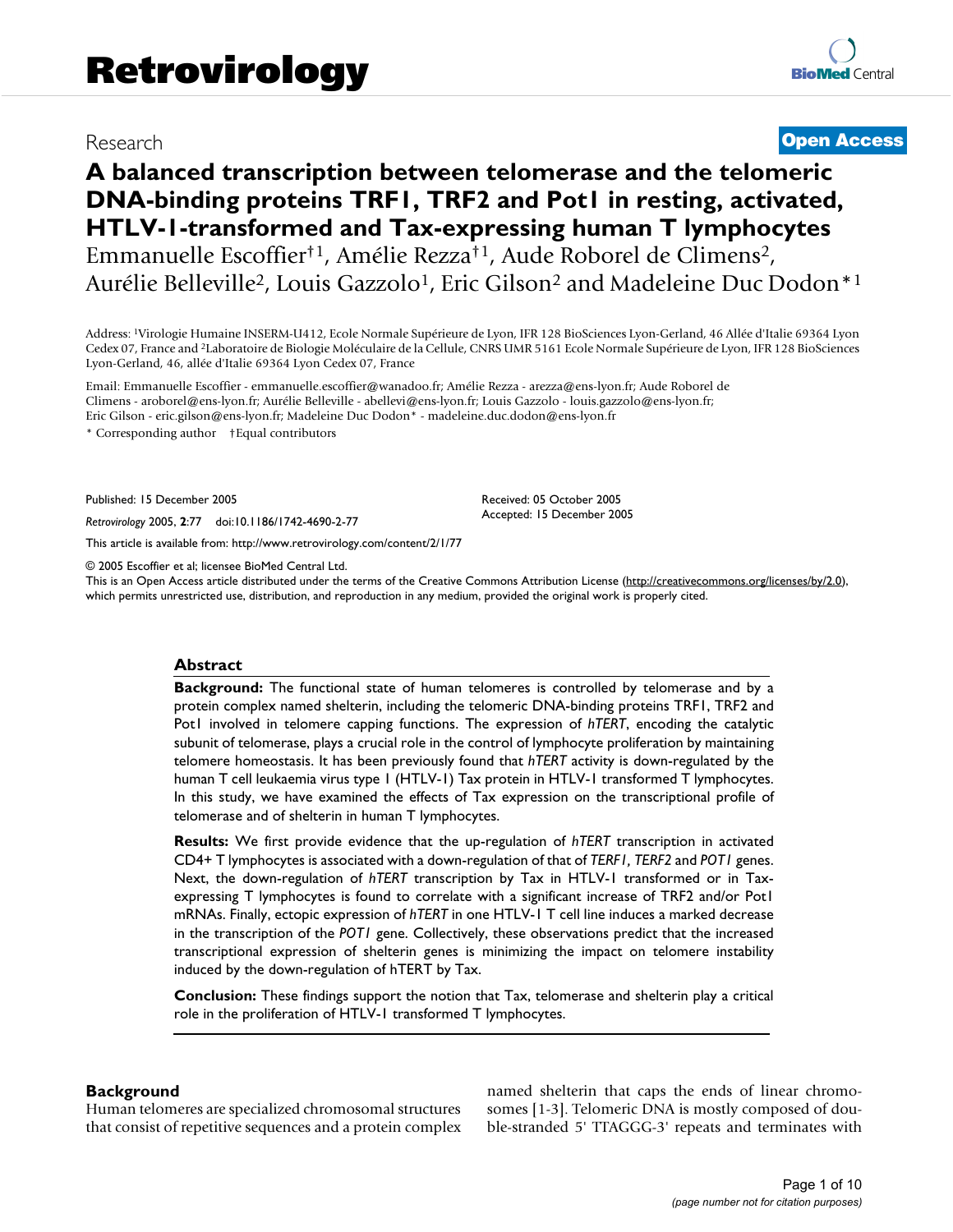|                  | Unstimulated     | 48 h-Stimulated | <b>Fold Activation</b> |
|------------------|------------------|-----------------|------------------------|
| hTERT            | $0.019*$         | $0.43 \pm 0.02$ | 22.6                   |
| Potl             | $10.16 \pm 0.02$ | $3.21 \pm 0.05$ | $(-) 3.1$              |
| <b>TRFI</b>      | $2.08 \pm 0.08$  | $0.70 \pm 0.09$ | $(-) 2.9$              |
| TRF <sub>2</sub> | $16.69 \pm 8.4$  | $4.24 \pm 0.03$ | $(-) 3.9$              |

**Table 1: Real-time PCR analysis of** *hTERT***,** *POT1***,** *TERF1* **and** *TERF2* **gene expression upon activation in freshly isolated CD4+ T lymphocytes.**

\*Values are corrected for the expression of the human housekeeping gene PBGD in cells of each population. Results are expressed as the amount of indicated mRNA relative to PBGD and compared to that found in Jurkat cells referred as 1. Standard deviations are from two determinations performed in triplicate.

an overhang of single-stranded 3' DNA. In human cells, telomere length is maintained by telomerase (hTERT), a human reverse transcriptase that adds TTAGGG repeats onto the 3' ends of telomeres [4]. hTERT is normally expressed in stem cells and in germ cells, but is present at much reduced levels in many adult somatic cells. As a consequence, loss of telomeric DNA results in replicative senescence through chromosome damage and decrease in cell viability [5]. The shelterin complex is formed by six telomere-specific proteins that provide capping functions and that regulate telomere length [3]. The TRF1, TRF2 and Pot1 subunits bind to telomeric DNA and to the other subunits of the complex, namely the TIN2, TPP1 and Rap1 proteins

Telomerase activity is negatively regulated *in vivo*, at the level of telomere itself, by several shelterin subunits, including TRF1, TIN2, TPP1, Pot1 and Rap1. For instance, Pot1, a single-stranded telomeric DNA-binding protein, behaves as a terminal transducer of the cis-inhibitory effect of the TTAGGG-repeat-binding protein TRF1 [6]. The shelterin subunit TRF2 [7,8] is also involved in a negative regulation of telomere lengthening but by cis-activating rapid deletion events within the telomeric tract [9-11]. Although TRF1 and TRF2 do not directly interact, they are engaged in a dynamic complex for telomere length homeostasis [12].

There is now compelling evidences that telomere modifications seemingly display antagonistic functions in tumorigenesis. On one hand, overexpression of telomerase in cancer cells appears to be crucial for tumor progression thanks to a wealth of studies using mice and cellular models of malignant transformation [13-19]. This is in agreement with the observation that more than 90 % of human tumors overexpress telomerase as compared to the normal matching tissue [20]. On another hand, studies on mice lacking the telomerase RNA gene demonstrate that critical telomere shortening can favor initial stages of cancer formation and cooperates with p53 deficiency to favor carcinogenesis with age [21-23]. In human cells, a burst of telomere instability could also favor tumor formation [21,24-27].

Human T-cell leukemia virus type 1 (HTLV-1) is the etiological agent of adult T-cell leukemia (ATL), which develops after a prolonged period of latency of several decades during which HTLV-1 infected cells proliferate favoring in accumulation of genetic defects and deregulated cell growth [28,29]. Leukemic CD4+ T cells isolated from patients with ATL have been shown to harbor an elevated telomerase activity [30,31]. Likewise, a positive correlation has been established between telomerase activity and development and progression of leukemia [32,33]. Proviral transcription is silent in ATL cells, indicating that viral expression is not directly involved in telomerase activation of ATL cells. We have recently shown that HTLV-1 *in vitro* infected T cells express a low level of telomerase activity and that this decrease is induced by the viral Tax protein [34]. Tax, a regulatory protein that alters the expression or function of numerous genes involved in the proliferation of T cells, is implicated in the initiation of the leukemogenic process [35-39]. In spite of this low level of telomerase activity, HTLV-1 *in vitro* infected T cells and Tax-expressing primary T lymphocytes still continue to proliferate, suggesting the induction of a compensatory mechanism.

In the present study, we have examined the transcriptional profile of the genes encoding hTERT, TRF1, TRF2 and Pot1 in normal T lymphocytes as well as in HTLV-1- transformed and in Tax-expressing T lymphocytes. We observed that the physiological activation of CD4+ T lymphocytes induces an up-regulation of *hTERT* transcription that is correlated with a down-regulation of shelterin subunits (TRF1, TRF2 and Pot1) transcription. Conversely, the down-regulation of *hTERT* transcription mediated by Tax is associated with an up-regulation of *TERF2* and/or *POT1* transcription. Furthermore, the ectopic expression of *hTERT* in HTLV-1 transformed T lymphocytes is sufficient to down-regulate the expression of Pot1. Therefore, these results indicate that in normal as well as in HTLV-1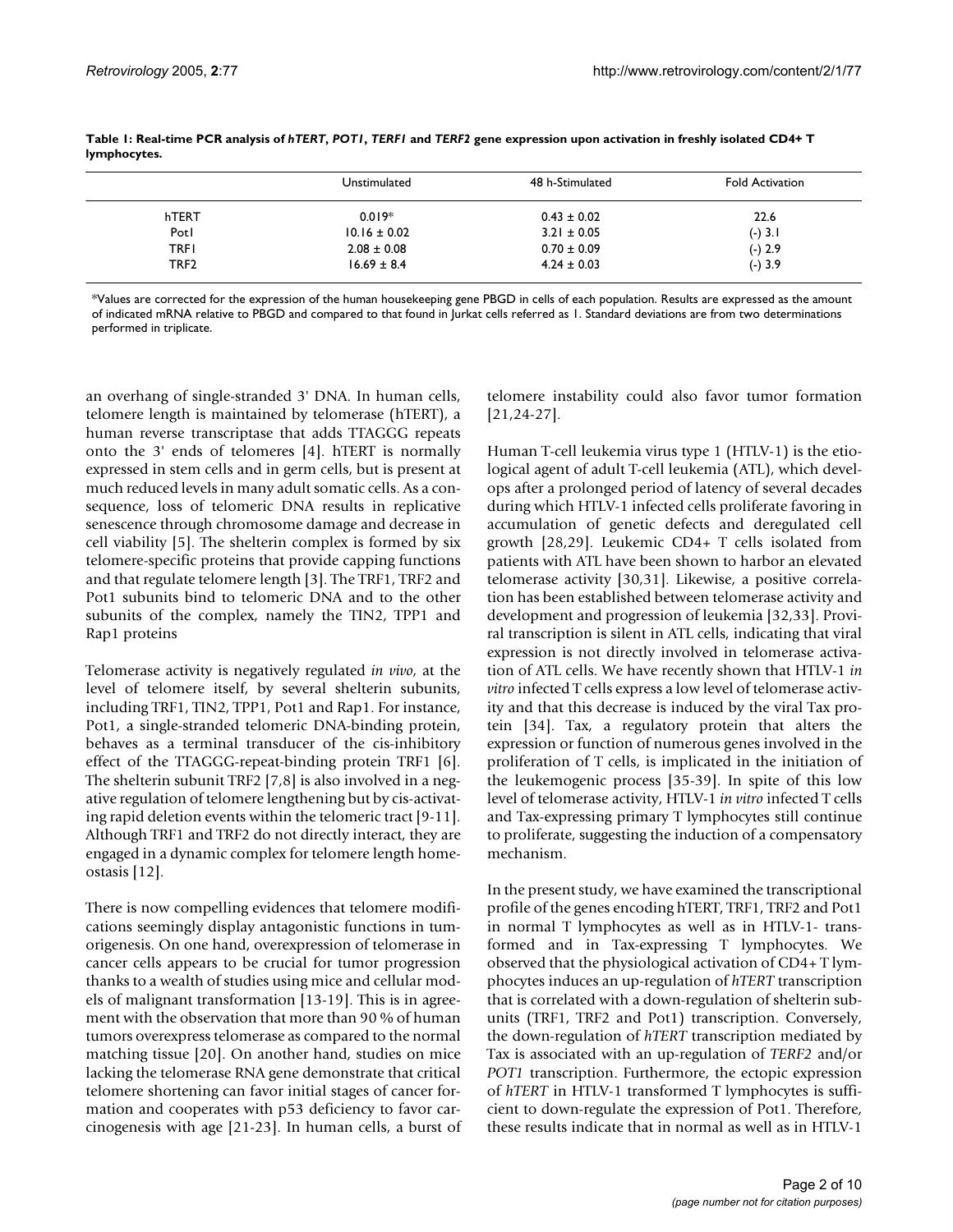

## Real time quantitative PCR (qPCR) an **Figure 1** alysis of hTERT expression in HTLV-1-infected and uninfected T cells

Real time quantitative PCR (qPCR) analysis of hTERT expression in HTLV-1-infected and uninfected T cells. A) ATL cell lines (HTLV-1 infected but negative for Tax expression); B) In vitro transformed cell lines (HTLV-1 infected and positive for Tax expression); C) Jurkat T-cell clones positive for Tax expression (E12, C11 and C50); D) Uninfected primary CD4 T lymphocytes either activated or not (resting); T-cell line (DCH-4) immortalized with a lentivirus vector encoding a Tax-YFP fusion protein; Infected T lymphocytes isolated from patient suffering from TSP/HAM. Cytoplasmic RNAs were isolated, reverse transcribed and cDNA were analyzed by qPCR using primers for hTERT and PBGD. Results are expressed as indicated in legend of table 1. Standard deviations are from at least three determinations performed in duplicate.

transformed T lymphocytes and in Tax-expressing lymphocytes, the transcriptional balance between hTERT and the shelterin subunits TRF1, TRF2 and Pot1 are regulating telomere homeostasis and cell proliferation.

#### **Results**

#### *Transcriptional expression of* **hTERT***,* **POT1***,* **TERF1** *and*  **TERF2** *genes in resting and* **in vitro** *activated CD4+ T lymphocytes*

During *in vitro* as well as *in vivo* activation of T lymphocytes, telomerase expression and activity are known to be tightly regulated [40-42]. To determine whether *POT1, TERF1* and *TERF2* genes were submitted to a similar regulation, we analyzed the transcriptional profile of these shelterin genes together with that of *hTERT* in CD4+ T lymphocytes. These cells were isolated from peripheral blood of healthy individuals and either left unstimulated or activated with anti CD3 plus anti CD28 antibodies conjugated beads for 48 hours. Total mRNAs extracted from either resting or activated cells, were then reverse transcribed and analyzed by qPCR with appropriate primers for the expression of *hTERT, POT1, TERF1* and *TERF2* genes. For the sake of clarity, the quantitative PCRs assays performed throughout this study were evaluated by using cDNA from Jurkat cells as a standard. As expected, *hTERT* transcription was very low in resting cells, whereas a significant increase (22.6-fold) was observed in activated cells (Table 1). Of note, the increase in the amounts of hTERT mRNAs reaches 65 fold when the latter were cultivated for 10 days in presence of IL2 (data not shown). We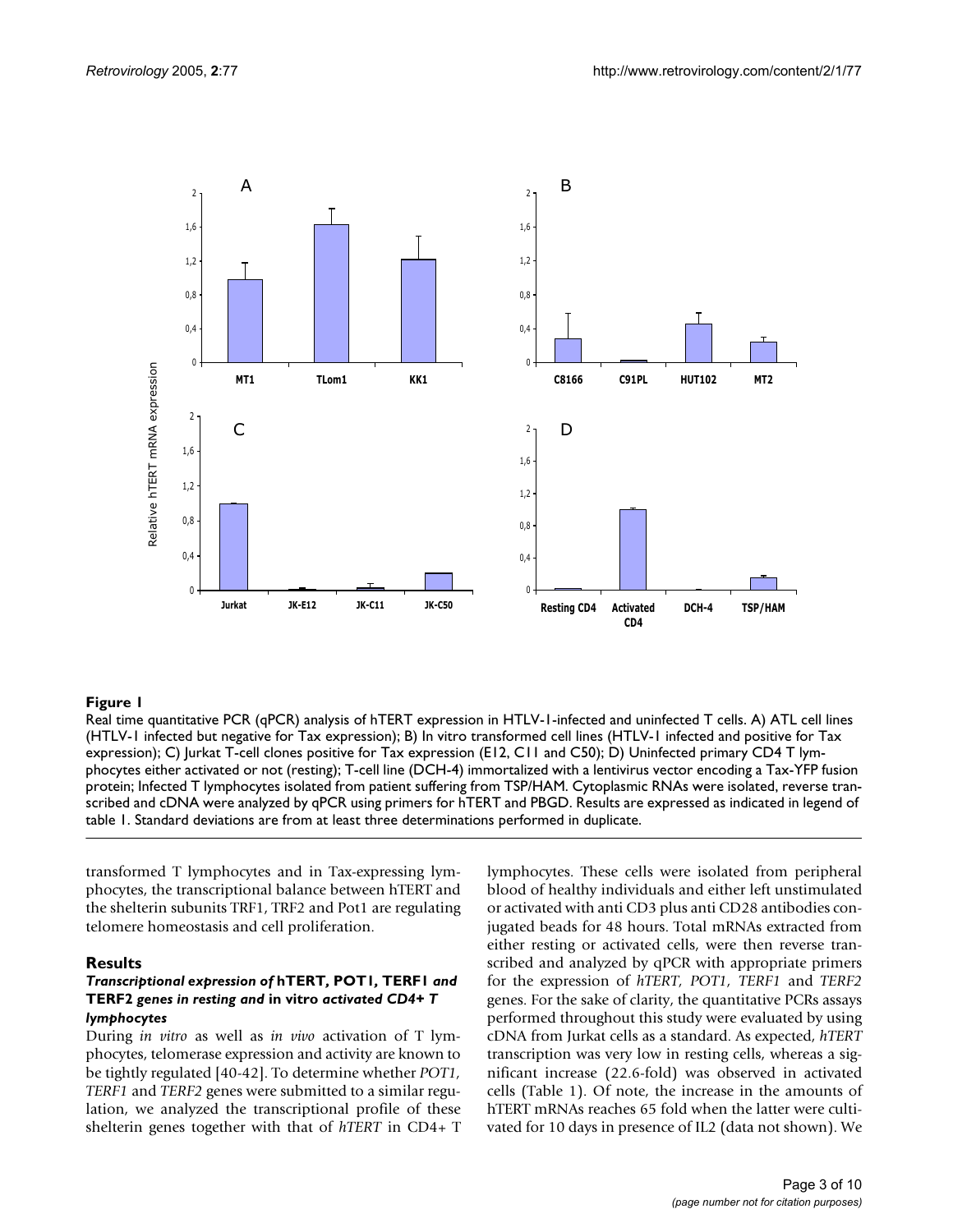

#### **Figure 2**

Analysis of *TERF1*, *TERF2* and *POT1* gene expression in T-cell lines expressing Tax. Cytoplasmic RNAs were isolated, reverse transcribed and cDNA were analyzed by qPCR using specific primers. Results are expressed as the amount of indicated mRNA relative to PBGD. Each quantification was compared to that obtained with Jurkat cells, referred as 1. Standard deviations are from at least three determinations performed in duplicate.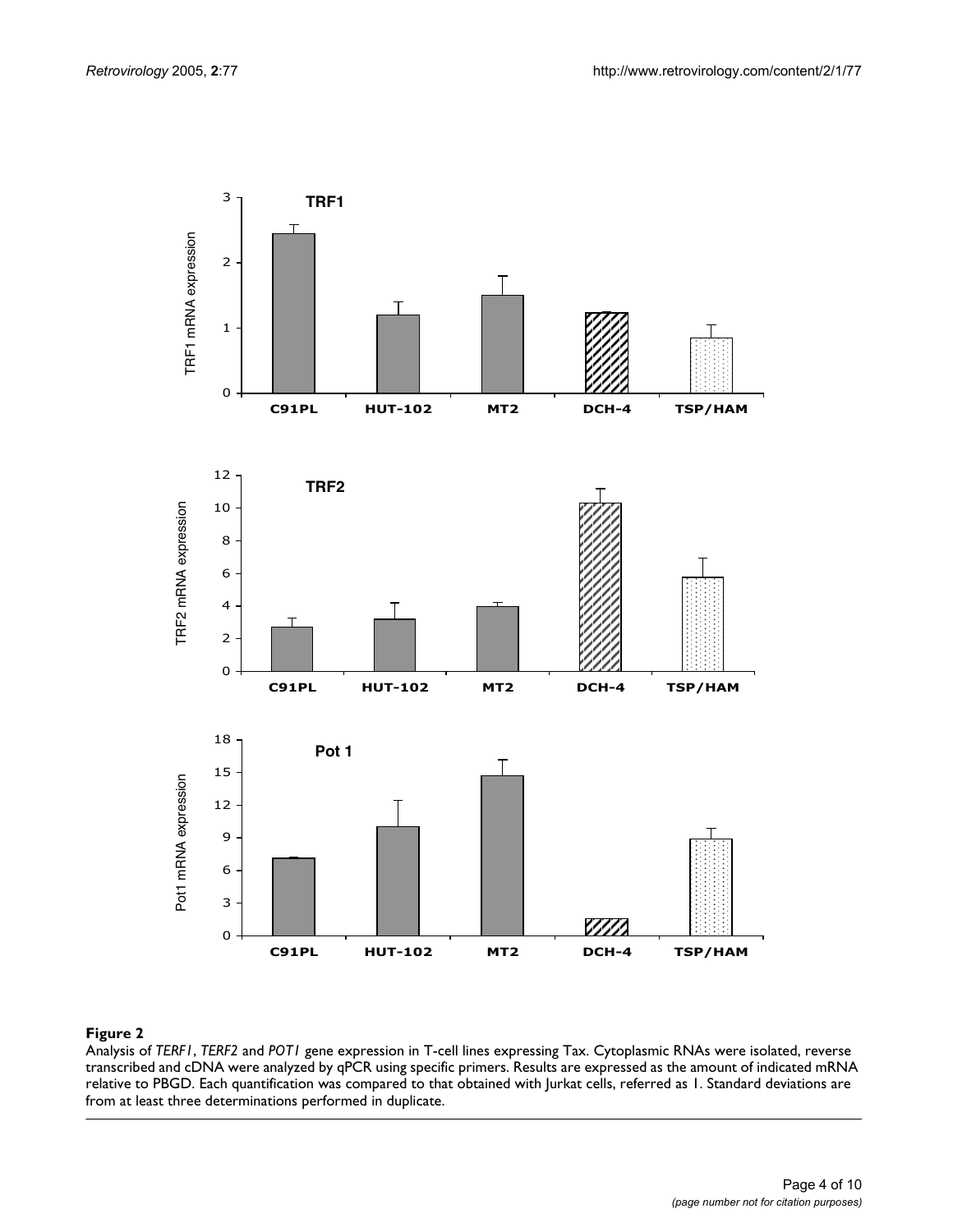

#### **Figure 3**

Characterization of C91PL cells over-expressing *hTERT* gene. Cells were transduced with a lentivirus vector encoding GFP with or without hTERT A) Flow cytometry determination of the expression of GFP and p19<sub>pap</sub>. The percentage of cells in each quadrant is indicated. B) Analysis of *hTERT*, and of telomere protein gene expression in hTERT/GFP transduced C91PL cells (grey bars) and in control GFP transduced C91PL (white bars) was performed and quantified as in Figure 2.

next performed a quantitative analysis of the expression of *POT1, TERF1* and *TERF2* genes in both cell types. Resting T lymphocytes expressed detectable levels of the respective mRNAs. By contrast, activation of these cells was found to induce a 2.9 to 3.9-fold decrease in the transcription of these shelterin genes. Thus, *in vitro* physiological activation of CD4+ T cells reveals an inverse regulation in the transcription of telomerase and that of *POT1, TERF1* and *TERF2* genes.

## *Transcriptional expression of* **hTERT***,* **POT1***,* **TERF1** *and*  **TERF2** *genes in HTLV-1 transformed and Tax-expressing T lymphocytes*

It has been previously shown a decrease of telomerase activity (assayed by TRAP assays) in HTLV-1 T cell lines expressing Tax [34]. This decrease was associated with the abitity of Tax to downregulate the hTERT promoter. To further assess the inhibitory effect of Tax on the transcription of the telomerase gene, the levels of hTERT mRNAs in T cell lines, which do not express Tax were compared to those in Tax-expressing T cells. The transcription of *hTERT* was found to be significantly higher in the three cell lines from ATL patients, (in which Tax is undetectable), than in the three *in vitro* HTLV-1 transformed (IL2-independent) T-cells (C91PL, HUT-102, MT2), which are expressing Tax and producing viral particles (Fig. 1, compare A and B). Likewise, *hTERT* transcription decreased in the three Jurkat T-cell clones expressing only Tax, when compared to the parental cells (Fig. 1C). The transcription of the telomerase gene was next analyzed in IL2-dependent CD4+ DCH4 T-cells, obtained after transduction of activated primary human CD4+ cells with a lentivirus vector encoding Tax and in peripheral blood T lymphocytes isolated from a TSP/HAM patient, which are known to express Tax. In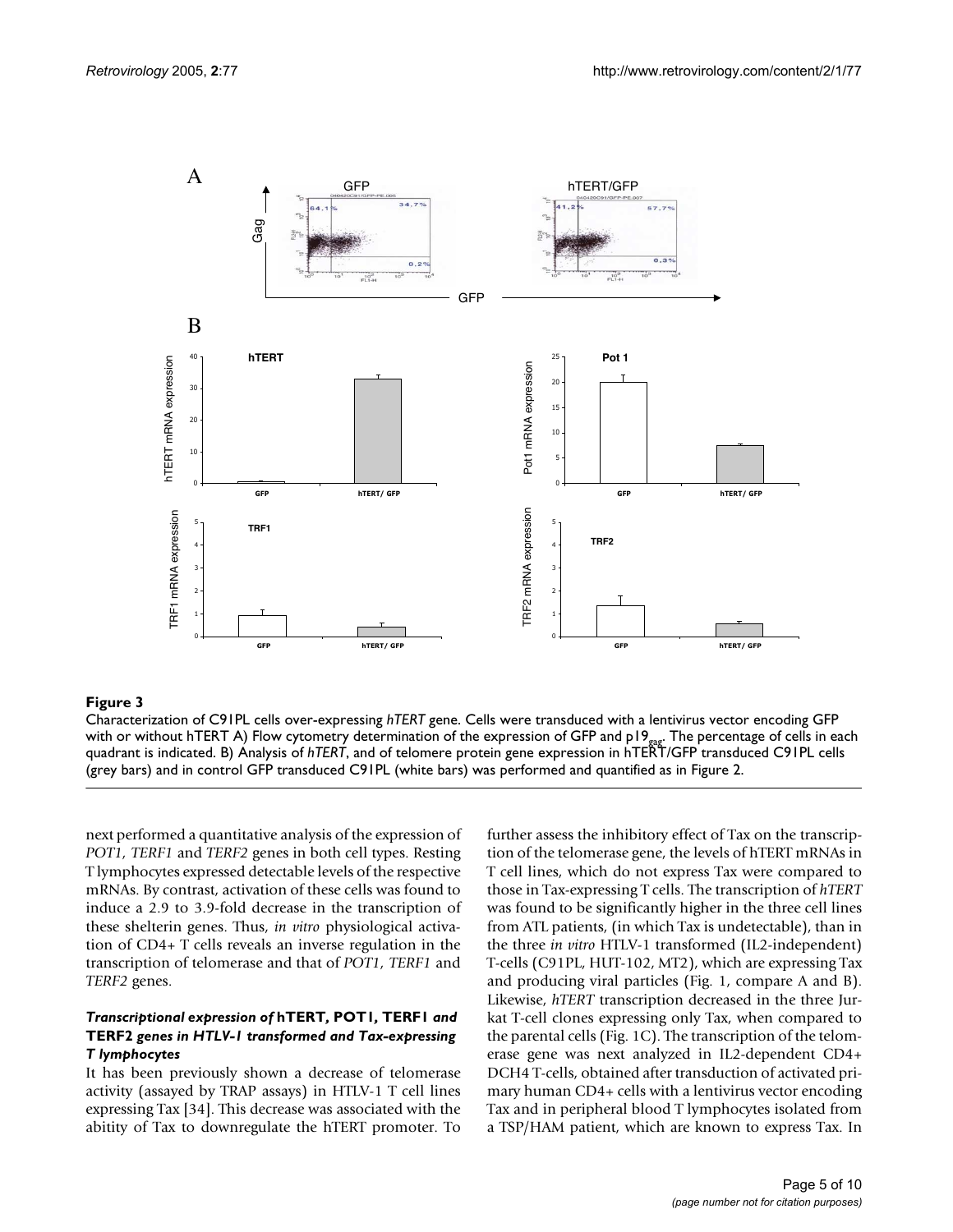both cell types, the amount of hTERT mRNA was ten-fold less than that in normal activated CD4+ T lymphocytes (Fig. 1D). Together, these observations underline a direct correlation, between Tax expression and *hTERT* transcriptional repression in T cells.

As indicated above, in resting T lymphocytes, a low level of telomerase gene transcription correlates with a high level of shelterin gene transcription. Therefore, these results prompted us to test whether the inhibition of hTERT transcription by Tax could lead to an enhancement of the transcription of the shelterin genes. To that purpose, we analyzed the transcriptional profile of *TERF1, TERF2* and *POT1* in the HTLV-1 transformed T-cell lines (C91PL, HUT-102, MT2). Remarkably, while the transcription of *TERF1* and of *TERF2* underwent an increase of 1.2 to 2.4, and of 2.7 to 4.0, respectively, the transcription of *POT1* rose at a much higher level (Fig. 2). Indeed, the amount of Pot1 in C91PL, HUT-102 and MT2 cells was respectively 7.1-, 10.0- and 14.7-fold. In the DCH4 and in the TSP/HAM cells, only a slight increase of *TERF1* transcription was observed, but lower than that in C91PL cells (Fig. 2). Whereas the transcription of the *TERF2* gene was greatly enhanced in these cells (10.3 for the DCH4 cells and 5.8 for the TSP/HAM cells), that of the *POT1* gene increased 8.9-fold in the TSP/HAM cells, but not in DCH4 cells. Overall these results underline that the down-regulation of *hTERT* transcription in HTLV-1-T cell lines and in Tax-expressing T lymphocytes correlates with an increased transcription of shelterin genes, and more particularly that of *POT1* and *TERF2* genes. Collectively, these results validate the balanced transcription between telomerase and the telomeric DNA-binding proteins TRF1, TRF2 and Pot1.

# *Effect of ectopic expression of* **hTERT** *in HTLV-1 transformed T lymphocytes on shelterin gene expression*

The above results showing an inverse correlation of hTERT transcription with that of shelterin genes in T lymphocytes proposes the possibility that *hTERT* negatively regulates the transcription of the shelterin genes in these cells. To test this hypothesis, we studied the effect of an ectopic *hTERT* expression in C91PL cells, in which the low level of hTERT transcription is associated with a high level of *POT1* transcription. To that purpose, C91PL cells were transduced with either the pWPIR-hTERT-GFP or the control pWPIR-GFP lentiviral vectors. In these vectors, the transcription of the hTERT-IRES-GFP and that of the IRES-GFP sequences were under the control of an heterologous promoter (EF1), which is not known to be down-regulated by Tax. Ten days after transduction, cells were analyzed for GFP expression and for transcription of *hTERT* and shelterin genes. First, FACS analysis showed that a significant percentage (more than 50%) of both types of transduced cells were GFP positive (Fig 3A). Next, quantitative RT-PCR analysis showed that in hTERT-GFP-transduced cells, a 47.6-fold increase of *hTERT* transcription was observed, as compared to GFP control cells (Fig. 3B). No significant modification in the proliferation rate of the cell population over-expressing *hTERT* was observed. Finally, a more than 2-fold decrease in the levels of *TERF1*, *TERF2* and *POT1* transcripts were observed. Thus, Pot1 mRNAs, which are the most abundant in GFP-transduced cells, were found to decrease by 2.7-fold in the hTERT-GFP-transduced C91PL cells. These results confirm that the transcriptional expression of shelterin genes appears to be down-regulated by *hTERT*. They further indicate that in HTLV-1 T cell lines Tax expression does not interfere with this regulatory mechanism.

# **Discussion**

In this study, we provide evidence that, during the activation of human CD4+ T lymphocytes, the increased transcription of the gene encoding the telomerase catalytic subunit is accompanied by a decreased transcription of the genes encoding three subunits (TRF1, TRF2 and Pot1) belonging to the shelterin complex. Since the products of these genes are known to inhibit telomere length, telomere homeostasis in activated T lymphocytes appears to be regulated both by telomerase induction and by shelterin repression. We therefore propose that, during T cell activation, the functional state of telomeres is regulated by a change in the balance between the expression of *hTERT* and that of shelterin genes (Figure 4, upper panel). Human CD4+ T lymphocytes are the main targets of HTLV-1 transformation and the viral regulatory Tax has also been shown to inhibit telomerase activity [34]. We indeed show that transcription of the telomerase gene is inhibited in three *in vitro* HTLV-1 transformed T cell lines as well as in Tax-expressing DCH4 T lymphocytes and in TSP/HAM T lymphocytes. We next observe that the Taxinduced decrease of hTERT mRNAs in these cells corresponds to an increase in the overall amount of the *TERF1, TERF2* and *Pot1* transcripts. Thus it appears that telomere homeostasis in HTLV-1 T cell lines and in Tax-expressing lymphocytes is regulated both by telomerase repression and by shelterin induction (Fig. 4, lower panel). Collectively, these results validate a balanced transcription between telomerase and the telomeric DNA-binding proteins TRF1, TRF2 and POT1 in normal, activated as well as in HTLV-1 infected and in Tax-expressing T lymphocytes. They therefore plead for a regulatory mechanism controlling this balance. Thus, the observation that ectopic expression of hTERT in HTLV-1 T cells leads to a decrease in the transcription of these genes, suggests that hTERT is implicated in their negative transcription. It would be worth to determine whether the ectopic expression of any shelterin subunit would lead to a down-regulation of hTERT transcription. Interestingly, HTLV-1 transformed T cells and Tax expressing T lymphocytes are sharing with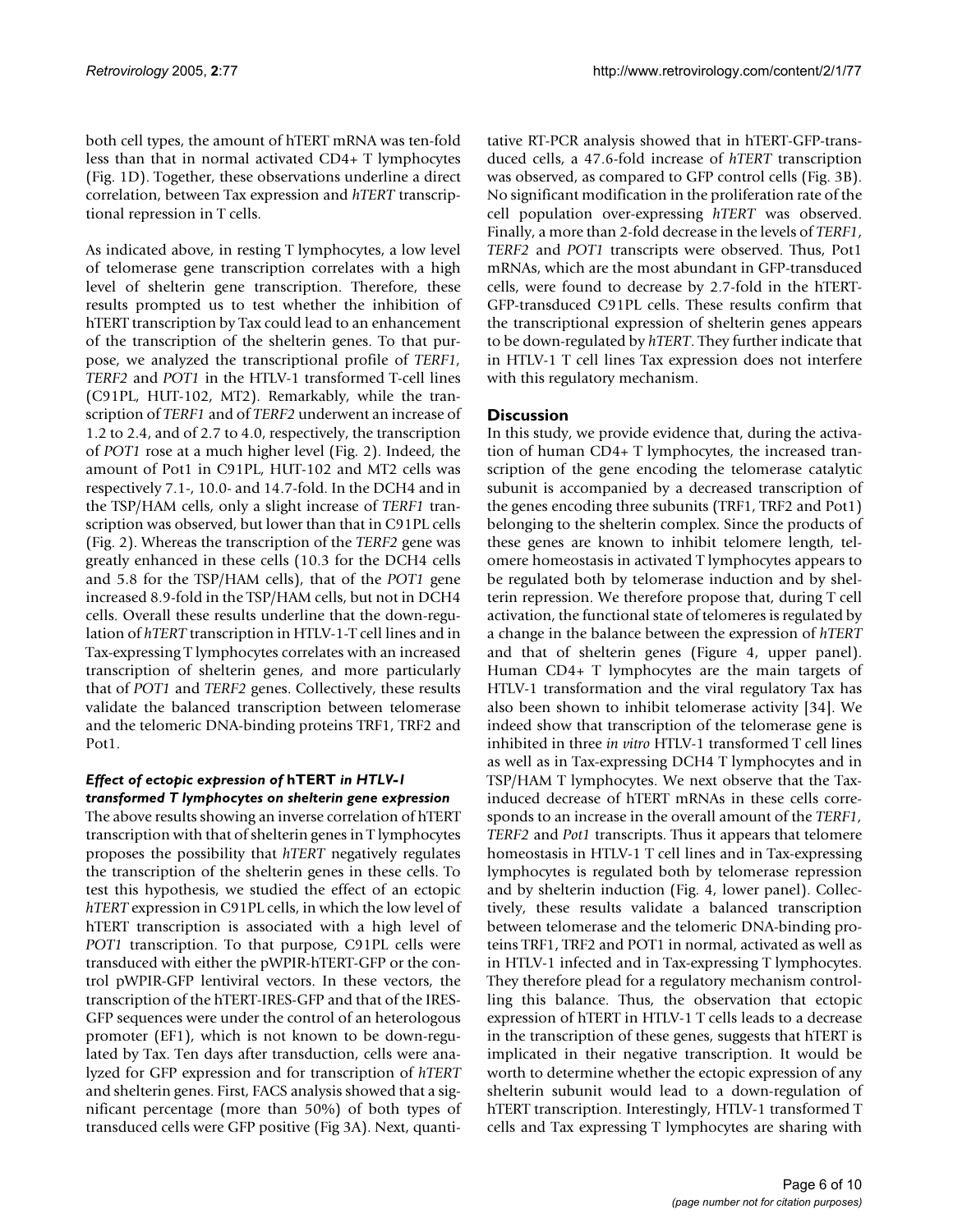

## **Figure 4**

A model for hTERT and shelterin gene expression in T lymphocytes. In the upper panel, CD4+ T lymphocytes were either resting or activated with a cocktail of anti CD3/anti CD28 antibodies. In the lower panel, three types of Tax-expressing T lymphocytes were represented. The model is based on the telomeric transcriptional profile defined as a balance between *hTERT*  on one hand, and shelterin (*POT1*, *TERF1* and *TERF2*) gene expression on the other hand.

uninfected resting T lymphocytes, the same transcriptional telomeric profile. It therefore appears that the transcriptional balance between hTERT and the three shelterin subunits is involved not only in regulating telomere homeostasis, but also in sustaining HTLV-1-induced cellular proliferation.

As indicated above, while the overall transcription of the shelterin genes were found to increase in HTLV-1 T cell lines and in Tax-expressing T lymphocytes, the transcription of each shelterin subunit was not affected to a similar extent in each cell type. Thus, the transcription of the *POT1* gene was enhanced to a higher level than that of the *TERF1* and *TERF2* genes in the HTLV-1 T cell lines. Likewise, only *TERF2* was found to be up-transcribed in DCH4 cells, whereas the transcription of both *TERF2* and *POT1* was significantly increased in TSP/HAM cells (Fig. 4, lower panel). It is plausible that these differences might be linked to their *in vitro/in vivo* derivation and/or to selection pressures in culture. Whatsoever, these data suggest that Tax is not intervening in the modulation of this balanced transcription. Indeed, the observation that Pot1 transcription decreased in C91PL cells over-expressing hTERT implies that the activity of Tax on the telomeric machinery is restricted to its inhibitory effect on hTERT transcription.

Cancer cells commonly up-regulate telomerase, which is consistent with telomerase conferring a strong selective advantage for continued growth of malignant cells [43]. As a matter of fact, telomerase is highly expressed in patients with the acute type of ATL [33]. In these ATL cells, proviral transcription is silent, underlining that viral genome expression is crucial only at the onset of the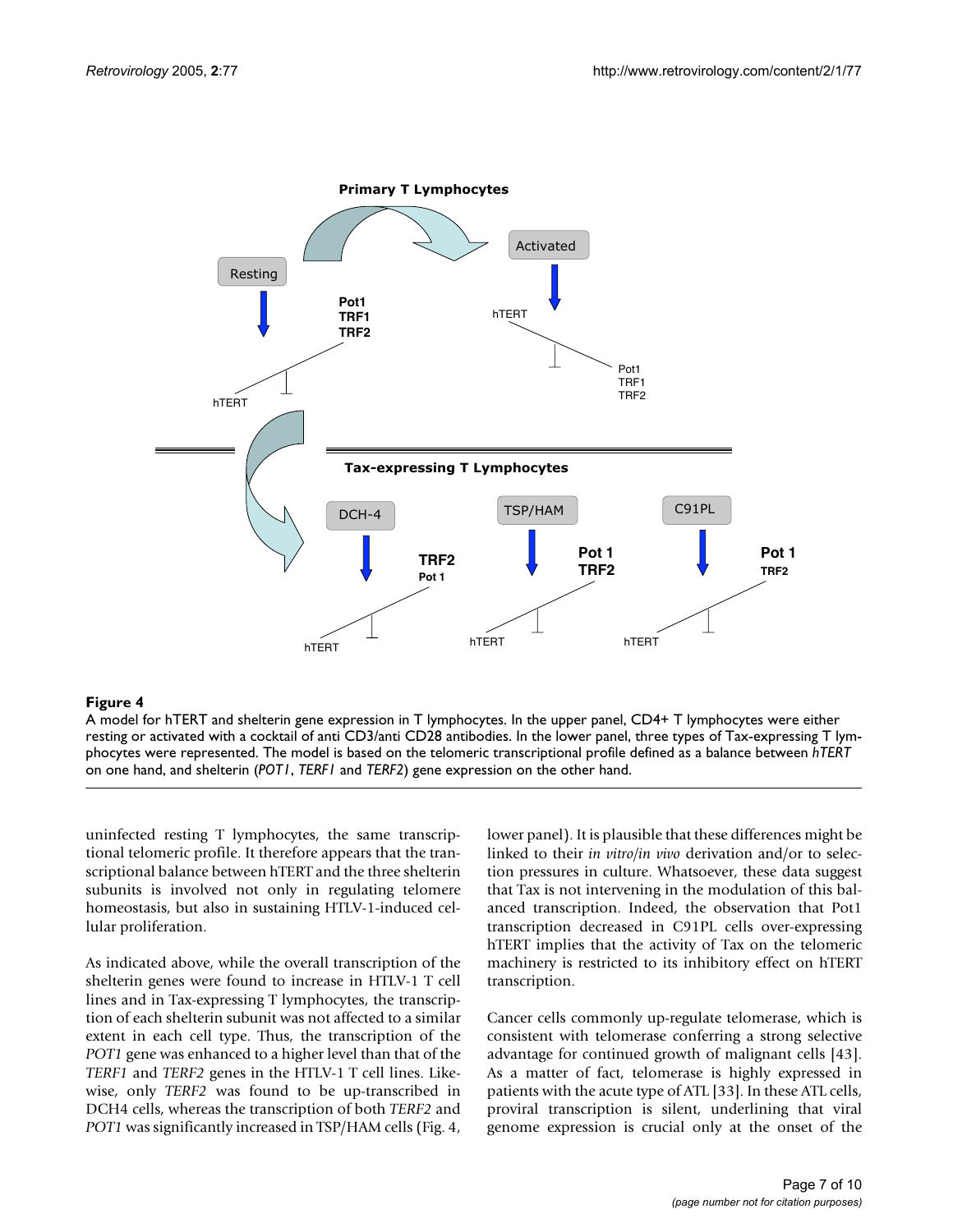leukemogenic process. The present study suggests that in infected T cells in which proviral expression is active, the increased expression of TRF2 and/or Pot1, involved in telomere capping functions, could trigger protective mechanisms that compensate the decrease of telomerase expression. Thus, by playing an important role in telomere homeostasis, the shelterin proteins are allowing the proliferation of HTLV-1 infected T cells or Tax-expressing T lymphocytes. Consequently, we anticipate that a transcriptional decrease of these telomeric proteins coupled with telomerase reactivation which might occur at a time, when Tax is no more expressed, would contribute to the emergence of telomerase-positive acute leukemic cells. Interestingly, recent studies have provided new evidence that telomerase enhances expression of growth-controlling genes to confer additional pivotal functions in tumor progression other than telomere length maintenance [44]. Although more work is needed to elucidate the cellular and molecular mechanisms of this telomere dysfunction during the HTLV-1-induced leukemogenic process, the present observations reveal new links between Tax, telomerase and shelterin, that might play a key role in the maintenance and in the proliferation of HTLV-1 infected T lymphocytes.

# **Methods**

# *Cells*

The HTLV-1 T-cell lines (IL-2 independent) C91PL [45], MT2 [46], HUT102 [47] and C8166 [48] have been described elsewhere. The HTLV-1 T-cell lines either (IL-2 dependent) KK1, or (IL-2 independent), MT1 and TLom1 were generously provided by Dr. N. Mori [49]. The DCH4 cells, (kind gift by Dr. D. Derse), were established by transduction of activated, primary human CD4+T cells with a lentivirus vector encoding an HTLV-1 Taxenhanced yellow fluorescent protein fusion [50]. Three clones of Jurkat T cells stably producing Tax (E12, C11, C50) have been used in this study [51]. T lymphocytes isolated from one TSP/HAM patient (CJ) were kindly provided by Dr. A. Gessain (Paris, France). These lymphocytes and the cell lines KK1 and DCH4 were cultivated in RPMI 1640 (Invitrogen) with 10% heat-inactivated fetal calf serum (FCS) 100 U/ml recombinant human IL-2 (rhIL-2) and supplemented with 100 IU/ml of penicillin and 50  $\mu$ g/ml of streptomycin. The Jurkat parental as well as the Jurkat Tax-expressing clones, C91PL, MT2, HUT102, MT1 and TLom1 cell lines were maintained in complete RPMI-1640 medium with 10% FCS, without rhIL-2. The human 293T and rhabdomyosarcoma TE cells were cultured in Dulbecco's minimum Eagle medium (DMEM, Invitrogen) supplemented with 10% FCS and antibiotics.

Primary peripheral blood lymphocytes from healthy volunteers were isolated by Ficoll density gradient centrifugation. Then, CD4+ T cell subsets were negatively selected using magnetic beads (Stem Cell Technologies, Vancouver, BC) according to the manufacturer instructions. Purified CD4+ T cells were activated with anti CD3/anti CD28 antibody coated beads (Dynal Biotech, Lake Success, NY) and maintained in RPMI-1640 with 10% FCS and rhIL-2.

# *Lentiviral constructs and hTERT transduction*

The pWPIR-GFP HIV-derived vector, obtained from Didier Trono, contained the IRES-GFP (enhanced GFP as a marker gene) under the control of the EF1 (human elongation factor 1 alpha) promoter [52]. The pWPIR-hTERT-GFP construct was generated by inserting the hTERT cDNA upstream of the IRES in order to allow individual translation of the bicistronic mRNA containing both hTERT and GFP (hTERT-IRES-GFP). Helper-free recombinant lentiviruses were produced after transfection of 293T cells with the three following constructs (1) a packaging plasmid, pCMVR8.91; (2) a transfer vector, pWPIRhTERT-GFP or pWPIR-GFP; (3) an envelope expression plasmid, pCMV-VSVG. Twenty to 30 hours later, the supernatant was harvested, filtered through a  $0.45-\mu m$ membrane and aliquots were stored at -80°C. Titres of virus stocks (from 3 to  $5 \times 10^5$  transducing units per ml) were determined by transduction of human rhabdomyosarcoma TE cells with serially diluted viral supernatant and analysis five days later on a FACScan instrument (Becton Dickinson, Mountain View, CA). C91PL cells cultured for 1–2 hours in presence of polybrene  $(8 \mu g/ml)$  were then incubated overnight with virus supernatant at a multiplicity of infection of 2. Analysis of GFP-expressing cells was performed on a FACScan. Data were analyzed with the Cell Quest program ((Becton Dickinson).

# *Real-time polymerase chain reaction amplification*

Total cellular RNAs were isolated from cells using Qiagen RNeasy purification kits (Qiagen, Alameda, CA) according to the manufacturer's instructions. To reduce the amount of DNA originating from lysis, samples were treated with RNase-free DNase (10 U/ $\mu$ l, Qiagen) for 30 min at 20°C and then for 15 min at 65°C. Five-hundred ng of RNA sample were reverse transcribed by using oligo(dT)12–18 and Superscript II (InVitrogen Life technologies, Frederick, MD). Reverse transcription was performed for 50 min at 42°C. The total cDNA volume of 20  $\mu$ l was frozen until real-time quantitative PCR was performed. After thawing for PCR experiments, the cDNA was diluted in distilled water and  $2 \mu$ l of diluted cDNA was used for each PCR reaction. The real-time quantitative PCR (qPCR) was performed in special lightcycler capillaries (Roche) with a lightcycler Instrument (Roche), by using the LightCycler-FastStart reaction Mix SYBR-Green kit (Roche). The following specific primers were used to detect: PBGD, sense 5'-GGAATGCATGTATGCTGTGG-3' and antisense, 5'-CAGGTACAGTTGCCCATCC-3', Tax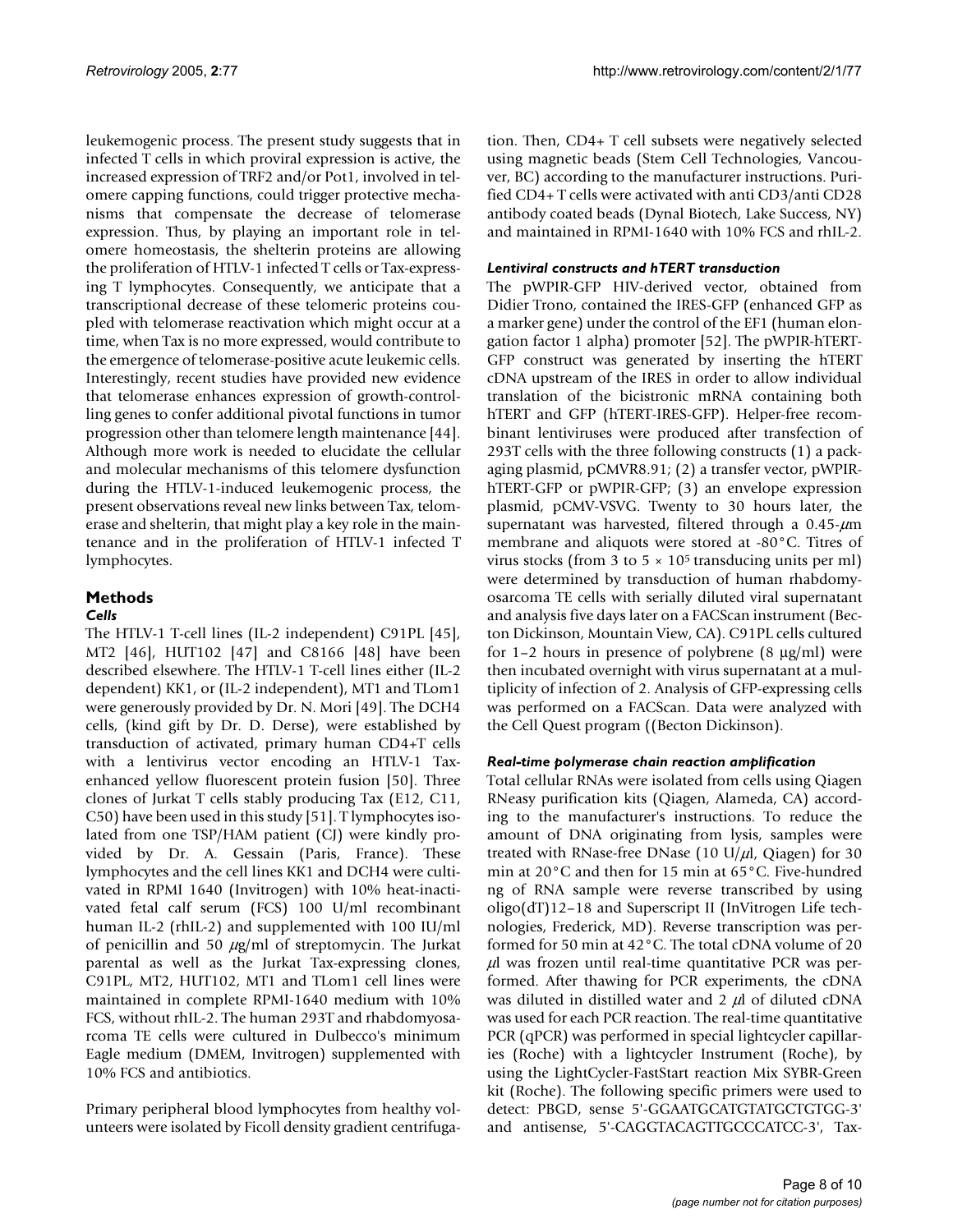HTLV-1sense, 5'-GTTGTATGAGTGATTGGCGGGGTAA-3' and antisense, 5'-TGTTTGGAGACTGTGTACAAGGCG-3', hTERT sense, 5'-TGTTTCTGGATTTGCAGGTG-3' and antisense, 5'-GTTCTTGGCTTTCAGGATGG-3', Pot1 sense, 5'- TGGGTATTGTACCCCTCCAA-3' and antisense, 5'-GAT-GAAGCATTCCAACCACGG-3'. TRF1 sense,5'-GCTGTTT-GTATGGAAAATGGC-3' and antisense: 5'- CCGCTGCCTTCATTAGAAAG-3', TRF2 sense, 5'-GACCT-TCCAGCAGAAGATGC-3' and antisense, 5'-GTTGGAG-GATTCCGTAGCTG-3'. The thermal cycling conditions consisted of 40 cycles at 95°C for 10 sec, 61°C for 5 sec, 72°C for 10 sec. The fluorescence signal increase of SYBR-GREEN was automatically detected during the 72°C phase of the PCR. Omission of reverse transcriptase in the RT-PCR protocol led to a failure of target gene amplification in the positive controls. Light cycler PCR data were analyzed using LightCycler Data software (Idaho Technology). The software first normalizes each sample by background subtraction of initial cycles. A fluorescence threshold is then set at 5% full scale, and the software determines the cycle number at which each sample reached this threshold. The fluorescence threshold cycle number correlates inversely with the log of initial template concentration. A standard calibration curve was performed by using cDNA from Jurkat cells. The levels of PBGD transcripts were used to normalize the amount of cDNA in each sample.

#### **Competing interests**

The author(s) declare that they have no competing interests.

#### **Acknowledgements**

We thank D. Derse, N. Mori and A. Gessain for providing cells. This study was supported by ARC (Association pour la Recherche sur le Cancer n°5669 to LG.), by the Ligue Nationale contre le Cancer (to EG) and by EPIMED program of the Cancéropole Lyon Auvergne Rhône-Alpes (CLARA).

#### **References**

- 1. de Lange T, Shiue L, Myers RM, Cox DR, Naylor SL, Killery AM, Varmus HE: **[Structure and variability of human chromosome](http://www.ncbi.nlm.nih.gov/entrez/query.fcgi?cmd=Retrieve&db=PubMed&dopt=Abstract&list_uids=2300052) [ends.](http://www.ncbi.nlm.nih.gov/entrez/query.fcgi?cmd=Retrieve&db=PubMed&dopt=Abstract&list_uids=2300052)** *Mol Cell Biol* 1990, **10:**518-527.
- 2. de Lange T: **[Protection of mammalian telomeres.](http://www.ncbi.nlm.nih.gov/entrez/query.fcgi?cmd=Retrieve&db=PubMed&dopt=Abstract&list_uids=11850778)** *Oncogene* 2002, **21:**532-540.
- 3. de Lange T: **[Shelterin: the protein complex that shapes and](http://www.ncbi.nlm.nih.gov/entrez/query.fcgi?cmd=Retrieve&db=PubMed&dopt=Abstract&list_uids=16166375) [safeguards human telomeres.](http://www.ncbi.nlm.nih.gov/entrez/query.fcgi?cmd=Retrieve&db=PubMed&dopt=Abstract&list_uids=16166375)** *Genes Dev* 2005, **19:**2100-2110.
- 4. Cong YS, Wright WE, Shay JW: **[Human telomerase and its reg](http://www.ncbi.nlm.nih.gov/entrez/query.fcgi?cmd=Retrieve&db=PubMed&dopt=Abstract&list_uids=12208997)[ulation.](http://www.ncbi.nlm.nih.gov/entrez/query.fcgi?cmd=Retrieve&db=PubMed&dopt=Abstract&list_uids=12208997)** *Microbiol Mol Biol Rev* 2002, **66:**407-425.
- 5. Blackburn EH: **[Switching and signaling at the telomere.](http://www.ncbi.nlm.nih.gov/entrez/query.fcgi?cmd=Retrieve&db=PubMed&dopt=Abstract&list_uids=11572773)** *Cell* 2001, **106:**661-673.
- 6. Loayza D, De Lange T: **[POT1 as a terminal transducer of TRF1](http://www.ncbi.nlm.nih.gov/entrez/query.fcgi?cmd=Retrieve&db=PubMed&dopt=Abstract&list_uids=12768206) [telomere length control.](http://www.ncbi.nlm.nih.gov/entrez/query.fcgi?cmd=Retrieve&db=PubMed&dopt=Abstract&list_uids=12768206)** *Nature* 2003, **423:**1013-1018.
- 7. Broccoli D, Smogorzewska A, Chong L, de Lange T: **[Human telom](http://www.ncbi.nlm.nih.gov/entrez/query.fcgi?cmd=Retrieve&db=PubMed&dopt=Abstract&list_uids=9326950)[eres contain two distinct Myb-related proteins, TRF1 and](http://www.ncbi.nlm.nih.gov/entrez/query.fcgi?cmd=Retrieve&db=PubMed&dopt=Abstract&list_uids=9326950) [TRF2.](http://www.ncbi.nlm.nih.gov/entrez/query.fcgi?cmd=Retrieve&db=PubMed&dopt=Abstract&list_uids=9326950)** *Nat Genet* 1997, **17:**231-235.
- 8. Bilaud T, Brun C, Ancelin K, Koering CE, Laroche T, Gilson E: **[Telo](http://www.ncbi.nlm.nih.gov/entrez/query.fcgi?cmd=Retrieve&db=PubMed&dopt=Abstract&list_uids=9326951)[meric localization of TRF2, a novel human telobox protein.](http://www.ncbi.nlm.nih.gov/entrez/query.fcgi?cmd=Retrieve&db=PubMed&dopt=Abstract&list_uids=9326951)** *Nat Genet* 1997, **17:**236-239.
- 9. Ancelin K, Brunori M, Bauwens S, Koering CE, Brun C, Ricoul M, Pommier JP, Sabatier L, Gilson E: **[Targeting assay to study the cis](http://www.ncbi.nlm.nih.gov/entrez/query.fcgi?cmd=Retrieve&db=PubMed&dopt=Abstract&list_uids=11971978) [functions of human telomeric proteins: evidence for inhibi-](http://www.ncbi.nlm.nih.gov/entrez/query.fcgi?cmd=Retrieve&db=PubMed&dopt=Abstract&list_uids=11971978)**

**[tion of telomerase by TRF1 and for activation of telomere](http://www.ncbi.nlm.nih.gov/entrez/query.fcgi?cmd=Retrieve&db=PubMed&dopt=Abstract&list_uids=11971978) [degradation by TRF2.](http://www.ncbi.nlm.nih.gov/entrez/query.fcgi?cmd=Retrieve&db=PubMed&dopt=Abstract&list_uids=11971978)** *Mol Cell Biol* 2002, **22:**3474-3487.

- 10. Karlseder J, Smogorzewska A, de Lange T: **[Senescence induced by](http://www.ncbi.nlm.nih.gov/entrez/query.fcgi?cmd=Retrieve&db=PubMed&dopt=Abstract&list_uids=11923537) [altered telomere state, not telomere loss.](http://www.ncbi.nlm.nih.gov/entrez/query.fcgi?cmd=Retrieve&db=PubMed&dopt=Abstract&list_uids=11923537)** *Science* 2002, **295:**2446-2449.
- 11. Wang RC, Smogorzewska A, de Lange T: **[Homologous recombi](http://www.ncbi.nlm.nih.gov/entrez/query.fcgi?cmd=Retrieve&db=PubMed&dopt=Abstract&list_uids=15507207)[nation generates T-loop-sized deletions at human telom](http://www.ncbi.nlm.nih.gov/entrez/query.fcgi?cmd=Retrieve&db=PubMed&dopt=Abstract&list_uids=15507207)[eres.](http://www.ncbi.nlm.nih.gov/entrez/query.fcgi?cmd=Retrieve&db=PubMed&dopt=Abstract&list_uids=15507207)** *Cell* 2004, **119:**355-368.
- 12. Houghtaling BR, Cuttonaro L, Chang W, Smith S: **[A dynamic](http://www.ncbi.nlm.nih.gov/entrez/query.fcgi?cmd=Retrieve&db=PubMed&dopt=Abstract&list_uids=15380063) [molecular link between the telomere length regulator TRF1](http://www.ncbi.nlm.nih.gov/entrez/query.fcgi?cmd=Retrieve&db=PubMed&dopt=Abstract&list_uids=15380063) [and the chromosome end protector TRF2.](http://www.ncbi.nlm.nih.gov/entrez/query.fcgi?cmd=Retrieve&db=PubMed&dopt=Abstract&list_uids=15380063)** *Curr Biol* 2004, **14:**1621-1631.
- 13. Gonzalez-Suarez E, Samper E, Ramirez A, Flores JM, Martin-Caballero J, Jorcano JL, Blasco MA: **[Increased epidermal tumors and](http://www.ncbi.nlm.nih.gov/entrez/query.fcgi?cmd=Retrieve&db=PubMed&dopt=Abstract&list_uids=11387197) increased skin wound healing in transgenic mice overex[pressing the catalytic subunit of telomerase, mTERT, in](http://www.ncbi.nlm.nih.gov/entrez/query.fcgi?cmd=Retrieve&db=PubMed&dopt=Abstract&list_uids=11387197) [basal keratinocytes.](http://www.ncbi.nlm.nih.gov/entrez/query.fcgi?cmd=Retrieve&db=PubMed&dopt=Abstract&list_uids=11387197)** *Embo J* 2001, **20:**2619-2630.
- 14. Gonzalez-Suarez E, Samper E, Flores JM, Blasco MA: **[Telomerase](http://www.ncbi.nlm.nih.gov/entrez/query.fcgi?cmd=Retrieve&db=PubMed&dopt=Abstract&list_uids=10973262)[deficient mice with short telomeres are resistant to skin](http://www.ncbi.nlm.nih.gov/entrez/query.fcgi?cmd=Retrieve&db=PubMed&dopt=Abstract&list_uids=10973262) [tumorigenesis.](http://www.ncbi.nlm.nih.gov/entrez/query.fcgi?cmd=Retrieve&db=PubMed&dopt=Abstract&list_uids=10973262)** *Nat Genet* 2000, **26:**114-117.
- 15. Greenberg RA, Chin L, Femino A, Lee KH, Gottlieb GJ, Singer RH, Greider CW, DePinho RA: **[Short dysfunctional telomeres](http://www.ncbi.nlm.nih.gov/entrez/query.fcgi?cmd=Retrieve&db=PubMed&dopt=Abstract&list_uids=10338215) [impair tumorigenesis in the INK4a\(delta2/3\) cancer-prone](http://www.ncbi.nlm.nih.gov/entrez/query.fcgi?cmd=Retrieve&db=PubMed&dopt=Abstract&list_uids=10338215) [mouse.](http://www.ncbi.nlm.nih.gov/entrez/query.fcgi?cmd=Retrieve&db=PubMed&dopt=Abstract&list_uids=10338215)** *Cell* 1999, **97:**515-525.
- 16. Artandi SE, Alson S, Tietze MK, Sharpless NE, Ye S, Greenberg RA, Castrillon DH, Horner JW, Weiler SR, Carrasco RD, *et al.*: **[Consti](http://www.ncbi.nlm.nih.gov/entrez/query.fcgi?cmd=Retrieve&db=PubMed&dopt=Abstract&list_uids=12034875)[tutive telomerase expression promotes mammary carcino](http://www.ncbi.nlm.nih.gov/entrez/query.fcgi?cmd=Retrieve&db=PubMed&dopt=Abstract&list_uids=12034875)[mas in aging mice.](http://www.ncbi.nlm.nih.gov/entrez/query.fcgi?cmd=Retrieve&db=PubMed&dopt=Abstract&list_uids=12034875)** *Proc Natl Acad Sci U S A* 2002, **99:**8191-8196.
- 17. Hahn WC, Stewart SA, Brooks MW, York SG, Eaton E, Kurachi A, Beijersbergen RL, Knoll JH, Meyerson M, Weinberg RA: **[Inhibition](http://www.ncbi.nlm.nih.gov/entrez/query.fcgi?cmd=Retrieve&db=PubMed&dopt=Abstract&list_uids=10502820) [of telomerase limits the growth of human cancer cells.](http://www.ncbi.nlm.nih.gov/entrez/query.fcgi?cmd=Retrieve&db=PubMed&dopt=Abstract&list_uids=10502820)** *Nat Med* 1999, **5:**1164-1170.
- 18. Dong CK, Masutomi K, Hahn WC: **[Telomerase: regulation, func](http://www.ncbi.nlm.nih.gov/entrez/query.fcgi?cmd=Retrieve&db=PubMed&dopt=Abstract&list_uids=15843091)[tion and transformation.](http://www.ncbi.nlm.nih.gov/entrez/query.fcgi?cmd=Retrieve&db=PubMed&dopt=Abstract&list_uids=15843091)** *Crit Rev Oncol Hematol* 2005, **54:**85-93.
- 19. Elenbaas B, Spirio L, Koerner F, Fleming MD, Zimonjic DB, Donaher JL, Popescu NC, Hahn WC, Weinberg RA: **[Human breast cancer](http://www.ncbi.nlm.nih.gov/entrez/query.fcgi?cmd=Retrieve&db=PubMed&dopt=Abstract&list_uids=11156605) [cells generated by oncogenic transformation of primary](http://www.ncbi.nlm.nih.gov/entrez/query.fcgi?cmd=Retrieve&db=PubMed&dopt=Abstract&list_uids=11156605) [mammary epithelial cells.](http://www.ncbi.nlm.nih.gov/entrez/query.fcgi?cmd=Retrieve&db=PubMed&dopt=Abstract&list_uids=11156605)** *Genes Dev* 2001, **15:**50-65.
- 20. Kim NW, Piatyszek MA, Prowse KR, Harley CB, West MD, Ho PL, Coviello GM, Wright WE, Weinrich SL, Shay JW: **[Specific associa](http://www.ncbi.nlm.nih.gov/entrez/query.fcgi?cmd=Retrieve&db=PubMed&dopt=Abstract&list_uids=7605428)[tion of human telomerase activity with immortal cells and](http://www.ncbi.nlm.nih.gov/entrez/query.fcgi?cmd=Retrieve&db=PubMed&dopt=Abstract&list_uids=7605428) [cancer.](http://www.ncbi.nlm.nih.gov/entrez/query.fcgi?cmd=Retrieve&db=PubMed&dopt=Abstract&list_uids=7605428)** *Science* 1994, **266:**2011-2015.
- 21. Rudolph KL, Millard M, Bosenberg MW, DePinho RA: **[Telomere](http://www.ncbi.nlm.nih.gov/entrez/query.fcgi?cmd=Retrieve&db=PubMed&dopt=Abstract&list_uids=11381263) [dysfunction and evolution of intestinal carcinoma in mice](http://www.ncbi.nlm.nih.gov/entrez/query.fcgi?cmd=Retrieve&db=PubMed&dopt=Abstract&list_uids=11381263) [and humans.](http://www.ncbi.nlm.nih.gov/entrez/query.fcgi?cmd=Retrieve&db=PubMed&dopt=Abstract&list_uids=11381263)** *Nat Genet* 2001, **28:**155-159.
- 22. Chin L, Artandi SE, Shen Q, Tam A, Lee SL, Gottlieb GJ, Greider CW, DePinho RA: **[p53 deficiency rescues the adverse effects of tel](http://www.ncbi.nlm.nih.gov/entrez/query.fcgi?cmd=Retrieve&db=PubMed&dopt=Abstract&list_uids=10338216)[omere loss and cooperates with telomere dysfunction to](http://www.ncbi.nlm.nih.gov/entrez/query.fcgi?cmd=Retrieve&db=PubMed&dopt=Abstract&list_uids=10338216) [accelerate carcinogenesis.](http://www.ncbi.nlm.nih.gov/entrez/query.fcgi?cmd=Retrieve&db=PubMed&dopt=Abstract&list_uids=10338216)** *Cell* 1999, **97:**527-538.
- 23. Artandi SE, DePinho RA: **[A critical role for telomeres in sup](http://www.ncbi.nlm.nih.gov/entrez/query.fcgi?cmd=Retrieve&db=PubMed&dopt=Abstract&list_uids=10679392)[pressing and facilitating carcinogenesis.](http://www.ncbi.nlm.nih.gov/entrez/query.fcgi?cmd=Retrieve&db=PubMed&dopt=Abstract&list_uids=10679392)** *Curr Opin Genet Dev* 2000, **10:**39-46.
- 24. O'Sullivan JN, Bronner MP, Brentnall TA, Finley JC, Shen WT, Emerson S, Emond MJ, Gollahon KA, Moskovitz AH, Crispin DA, *et al.*: **[Chromosomal instability in ulcerative colitis is related to tel](http://www.ncbi.nlm.nih.gov/entrez/query.fcgi?cmd=Retrieve&db=PubMed&dopt=Abstract&list_uids=12355086)[omere shortening.](http://www.ncbi.nlm.nih.gov/entrez/query.fcgi?cmd=Retrieve&db=PubMed&dopt=Abstract&list_uids=12355086)** *Nat Genet* 2002, **32:**280-284.
- 25. Zhang A, Wang J, Zheng B, Fang X, Angstrom T, Liu C, Li X, Erlandsson F, Bjorkholm M, Nordenskjord M, *et al.*: **[Telomere attrition](http://www.ncbi.nlm.nih.gov/entrez/query.fcgi?cmd=Retrieve&db=PubMed&dopt=Abstract&list_uids=15318175) [predominantly occurs in precursor lesions during in vivo car](http://www.ncbi.nlm.nih.gov/entrez/query.fcgi?cmd=Retrieve&db=PubMed&dopt=Abstract&list_uids=15318175)[cinogenic process of the uterine cervix.](http://www.ncbi.nlm.nih.gov/entrez/query.fcgi?cmd=Retrieve&db=PubMed&dopt=Abstract&list_uids=15318175)** *Oncogene* 2004, **23:**7441-7447.
- 26. Chin K, de Solorzano CO, Knowles D, Jones A, Chou W, Rodriguez EG, Kuo WL, Ljung BM, Chew K, Myambo K, *et al.*: **[In situ analyses](http://www.ncbi.nlm.nih.gov/entrez/query.fcgi?cmd=Retrieve&db=PubMed&dopt=Abstract&list_uids=15300252) [of genome instability in breast cancer.](http://www.ncbi.nlm.nih.gov/entrez/query.fcgi?cmd=Retrieve&db=PubMed&dopt=Abstract&list_uids=15300252)** *Nat Genet* 2004, **36:**984-988.
- 27. Brunori M, Mathieu N, Ricoul M, Bauwens S, Koering CE, Roborel de Climens A, Belleville A, Wang Q, Puisieux I, Decimo D, *et al.*: **TRF2 inhibition promotes anchorage-independent growth of telomerase-positive human fibroblasts.** *Oncogene* 2006 in press.
- 28. Matsuoka M: **[Human T-cell leukemia virus type I and adult T](http://www.ncbi.nlm.nih.gov/entrez/query.fcgi?cmd=Retrieve&db=PubMed&dopt=Abstract&list_uids=12910250)[cell leukemia.](http://www.ncbi.nlm.nih.gov/entrez/query.fcgi?cmd=Retrieve&db=PubMed&dopt=Abstract&list_uids=12910250)** *Oncogene* 2003, **22:**5131-5140.
- 29. Mortreux F, Gabet AS, Wattel E: **[Molecular and cellular aspects](http://www.ncbi.nlm.nih.gov/entrez/query.fcgi?cmd=Retrieve&db=PubMed&dopt=Abstract&list_uids=12529656) [of HTLV-1 associated leukemogenesis in vivo.](http://www.ncbi.nlm.nih.gov/entrez/query.fcgi?cmd=Retrieve&db=PubMed&dopt=Abstract&list_uids=12529656)** *Leukemia* 2003, **17:**26-38.
- 30. Sinha-Datta U, Horikawa I, Michishita E, Datta A, Sigler-Nicot JC, Brown M, Kazanji M, Barrett JC, Nicot C: **[Transcriptional activa](http://www.ncbi.nlm.nih.gov/entrez/query.fcgi?cmd=Retrieve&db=PubMed&dopt=Abstract&list_uids=15226182)-**